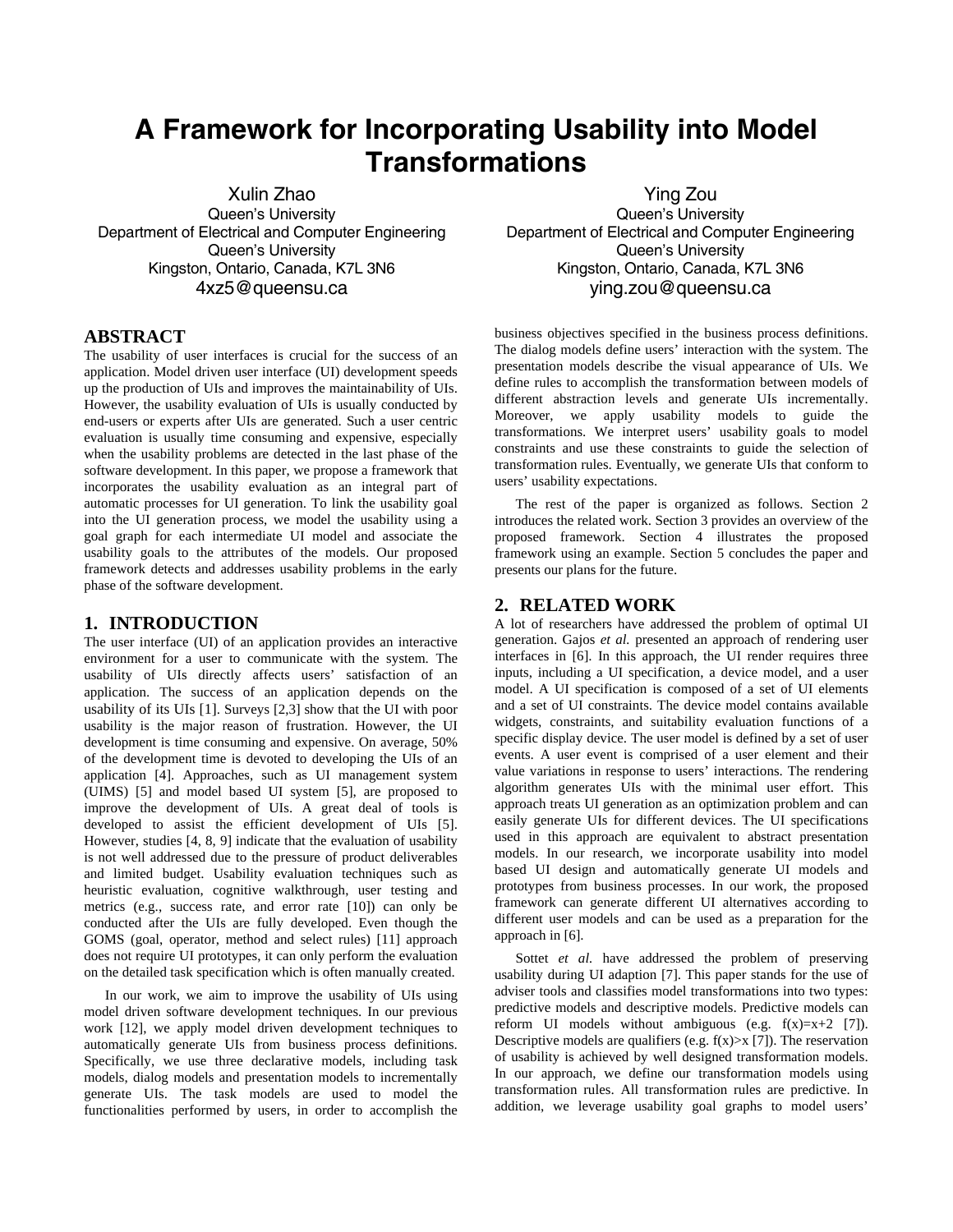usability expectations. Different users and devices generally have different usability requirements. Model constraints are mostly descriptive and can be changed during the UI development process. In the early stage of UI development, we generally are not clear about users' expectations. In this case, we can set the boundaries of model constraints using empirical values. For example, we can limit the number of widgets in a window to the range from 3 to 20. As the development process advance, we will make clear about users' requirements. Then, we can set specific values to model constraints.

## **3. INCORPORATING USABILITY GOALS INTO MODEL TRANSFORMATIONS**

The goal of the proposed framework is to decrease the cost of usability assessment of UI generation. The framework is depicted in Figure 1. Functional requirements and usability goals are modeled as constraints for the generated models. A set of transformation rules is defined to generate models with different levels of details and incrementally transform these models towards the final code. We can select transformation rules that conform to the constraints on models and generate the final UI with high usability. The rule selection and model generation are iterative process and continue till the usability goals are achieved. In the following subsections, we illustrate the proposed framework that uses usability goals to guide the selection of transformation rules.



**Figure 1:** A Framework for Incorporating Usability Goals into Model Transformations

## **3.1 Associating usability goals to the constraints of the models**

In our research, we use model constraints (e.g., the number of widgets in a window is less than 20) to bridge the gap between the usability goals and the transformation rules. We represent the associations between quality goals and model constraints using goal graphs and hierarchical quality models [14]. Generally, a goal is an objective or a desired state that a system can achieve. In the domain of software engineering, the goals are used to elaborate functional and non-functional requirements [8,13]. A goal is analyzed and decomposed into a set of sub-goals, which have the AND- or OR-dependencies with the parent goal. We can produce a dependency graph to represent the dependencies between the goal and its sub-goals. As depicted in Figure 2, an example usability goal graph is used to guide the generation of the presentation models. As specified in ISO/IEC 9126 [14], a usability can be achieved by a set of sub-goals, such as memorability, learnability, and low error rate [10]. Each sub-goal can be further broken down to lower level goals. For example,

learnability is affected by sub-goals, such as the complexity [15], consistency [17], and the structure of information grouping [17]. For the usability goals, the leaves are a set of metrics used to directly or indirectly measure the usability or its sub-goals [8]. For example as shown in Figure 2, the complexity of a UI can be directly measured by a set of metrics, such as the number of widgets in a window. The result of the complexity metrics indirectly indicates the usability of the UI.

## **3.2 Rule selection**

Rules are designed to transform one or more properties of the source models to a target model. From the usability point of view, applying a transformation rule must have certain impact on the usability of the target models. For example, verifying a shopping cart and checking out are two UI distinct operations in an on-line shopping application. The two operations use the same data as inputs (i.e., shopping cart information). These operations can be implemented into two separate windows which have their own copy of the shopping cart information. In this case, the user has to review the shopping car information twice when performing these two operations. Alternatively, a transformation rule can be defined to merge these two windows into one window if both windows display the same information (e.g., shopping cart) required for triggering two distinct operations (e.g., verify the shopping cart and checkout). This merging transformation rule reduces the number of windows in a UI, and consequently improves the usability by removing the redundant interactions between the user and the application. To decide the most proper transformation rules to apply, we evaluate the impact on the usability before applying a rule to the source model. More specifically, we consider the following two heuristics for selecting a transformation rule:

- 1) If the usability attributes of a model cannot meet the specified usability goals, we select the transformation rules that can improve the usability of the model. For example, it is more efficient for a user to complete a business process through fewer window transitions. Therefore, we must apply transformation rules that can produce the shortest path length for fulfilling a task.
- 2) The selected transformations have no conflicts with previously applied transformations. The usability attributes are defined within a desirable range. For example, the number of widgets in a window generally needs to be less than 20 widgets [18]. If the application of a transformation makes a usability attribute fall below the desired range, we say that the transformation rule has conflicts with the previously applied transformation rules. If a rule has no negative impact on a usability attribute or if the negative impact is within the acceptable range, we consider that the transformation rule has no conflicts with the previously applied transformations. For example, adding widgets (e.g., buttons or text fields) to a window will increase the number of widgets in a window. If the total number of widgets is still less than 20, this transformation is acceptable.

## **4. AN EXAMPLE**

In this section, we use an example to demonstrate the steps that generate the UI code from the presentation model in the proposed framework. We develop a prototype tool that guides the UI generation using the usability goal graph and evaluates the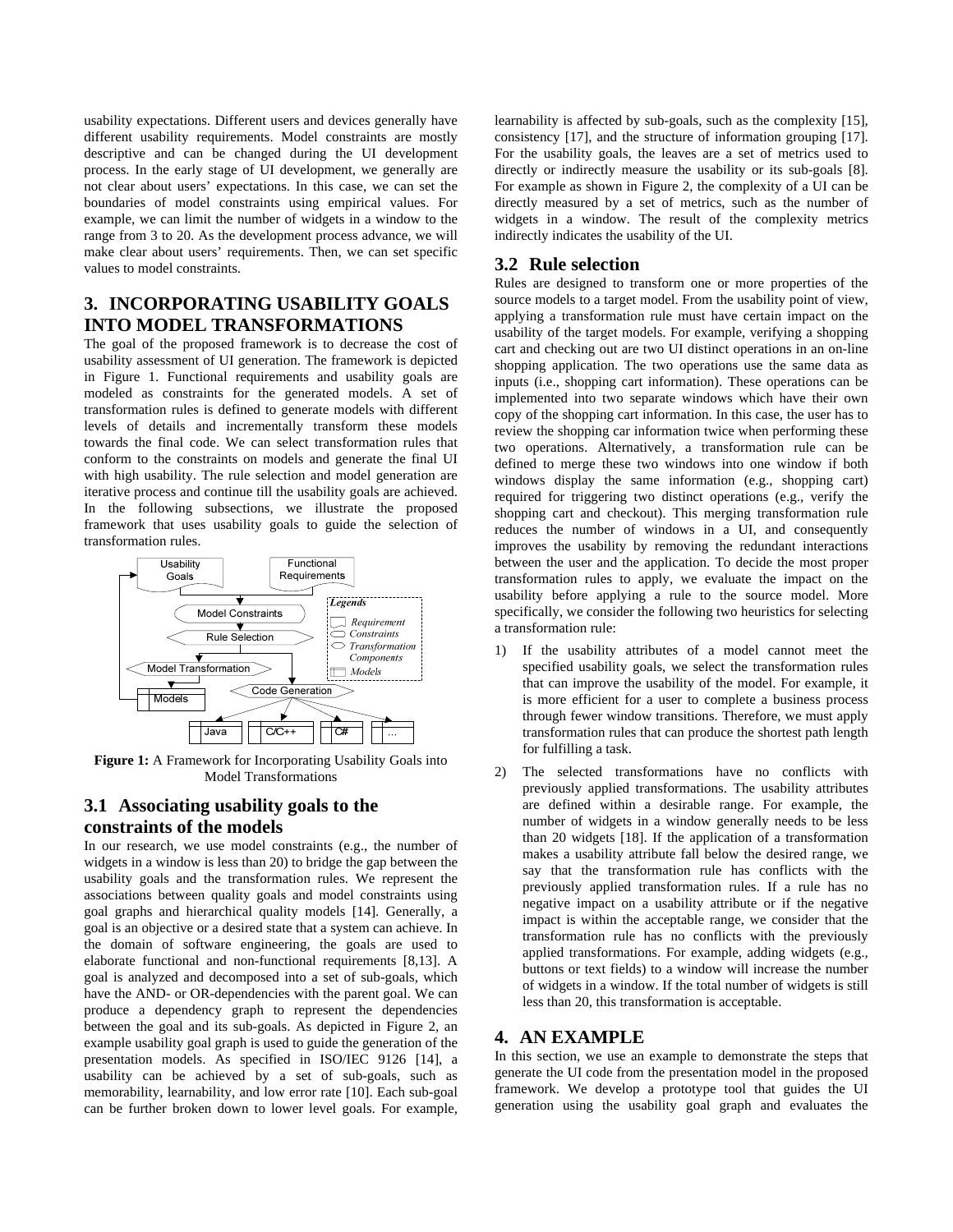

**Figure 2**: An Example Usability Goal Graph



**Figure 3:** Translated constraints

usability of generated models (e.g., code). Each model has constraints with the acceptable thresholds for the metrics (i.e., the leaves in the usability goal graph). For example, we set the upper bound of the number of widgets per window to 20. We measure the usability goals using a set of metrics, as shown in Figure 3.

To generate source code of the UI, we apply transformations consecutively to move the initial business process definitions towards the code. As a first step of generating code from the presentation model, we want to ensure that the structure of the generated UI can ease a user to navigate thought the UI. For example, a window of high usability should have a navigational widget and a contextual guidance widget to support a user to fulfill business tasks. A navigational widget guides a user to transit between the windows for fulfilling the business tasks. A contextual guidance widget displays the relevant information to assist a user in performing the current task. For example, a user may purchase a book online. It is convenient for the user to search for the book if we can display all the relevant books for the user in a window (i.e., widget). In addition to the widgets that are used for the user to complete the required tasks. The additional widgets can be added to guide the navigation and the task fulfillment in order to improve the user experience. In this case, the lower bound of the number of widgets for each window can be set to three widgets because a window should have three widgets for the improved usability, including one widget that allow a user performs the task, one navigational widget, and one contextual guidance widget. By considering the usability goals (e.g., providing more guidance to the user), an appropriate transformation rule is selected to define the navigational structure of the UI and the major components in each window.

To improve the usability of each window, we use the welldesigned task patterns to implement the business tasks performed in each window. The task patterns document the major components needed for implementing a task (e.g., searching a product, and creating a shopping cart). For example,





Figure 4 (a) is a browse task pattern [16] in the Concurrent Task Tree [19] format. This pattern describes the major components to implement a browsing functionality. The structure of the browser task pattern can be broken down into more detailed components, including a multiple value form that displays one or more results, a scroll bar that allows a user to scroll down the result list and view the results, and a selection widget that enables a user to select the result of interest.

Furthermore, we need to determine appropriate widgets to implement the components defined in the browse pattern. Multiple alternative widgets can be used to implement the multivalue output pattern in the browse pattern. Different widgets have different impact on the complexity of the generated windows. In the simplest form, each output value can be displayed using one label widget. The number of the output values is dependent on a particular context of the application. As the number of the output values increases, the more label widgets are needed to display the output values. Consequently, the complexity of the UI increases as the number of widgets grows. To keep the UI simple, a transformation rule can be defined to transform the multi-value patterns into a structured widget with defined boundaries. Figure 4 (b) and Figure 4 (c) are two possible implementations of the browse task pattern. Figure 4 (b) implements the pattern using a tree widget and Figure 4 (c) implements the browse pattern using a table widget.